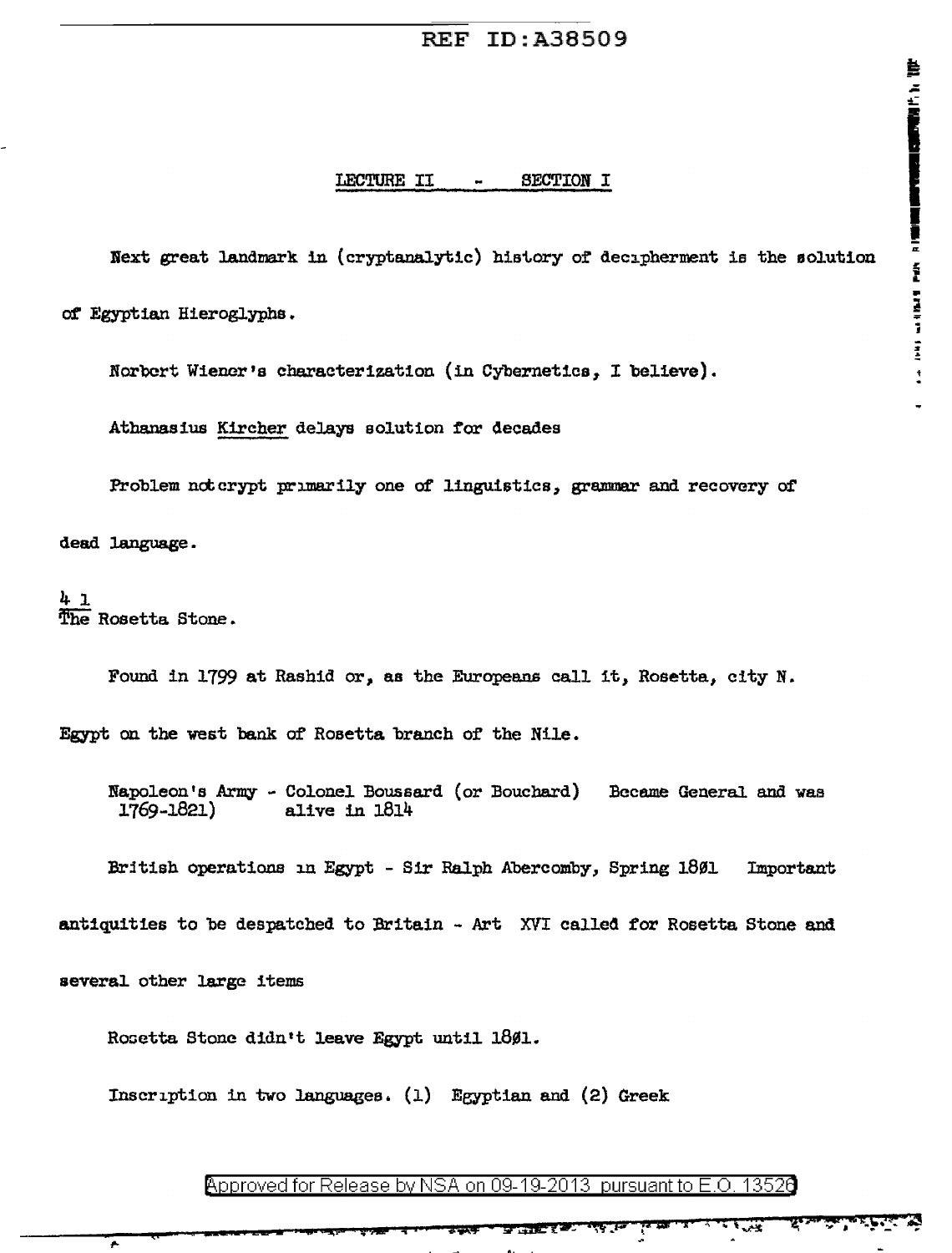Budge says (p. 7 of Br. Mus. Brochure).

"By the comparison of texts containing variant forms and by the skillful use of his knowledge of Coptic, Champollion succeeded in formulating the system of decipherment of Egyptian hieroglyps this, substantially, that in use at the present day "

Read list of items praising Ptolemy, p 7.

It was a fortunate accident that early work had to deal with plain-language hieroglyphics. What if they'd first come across encrypted hieroglyphs?!!!

## $4.6$

 $\ddot{\ddot{\phantom{a}}}\!\!\!$ 

 $\ddot{\bullet}$ 

i<br>I

Cryptographic hieroglyphics from Drioton.

# $4.9$

More of the same.

### <u>4.</u>

Michigan Cryptographic Papyrus.

#### POE

Edgar Allan Poe in the 1840's rekindled interest in cryptography in America

by his story "The Gold Bug" and a couple of essays and stories on ciphers and

#### deciphering

Story about challenge. One and only one message he couldn't solve, he wrote,

÷

and that one he proved to be a hoax'

Story of Vincent ditty in a Cambridge Farce: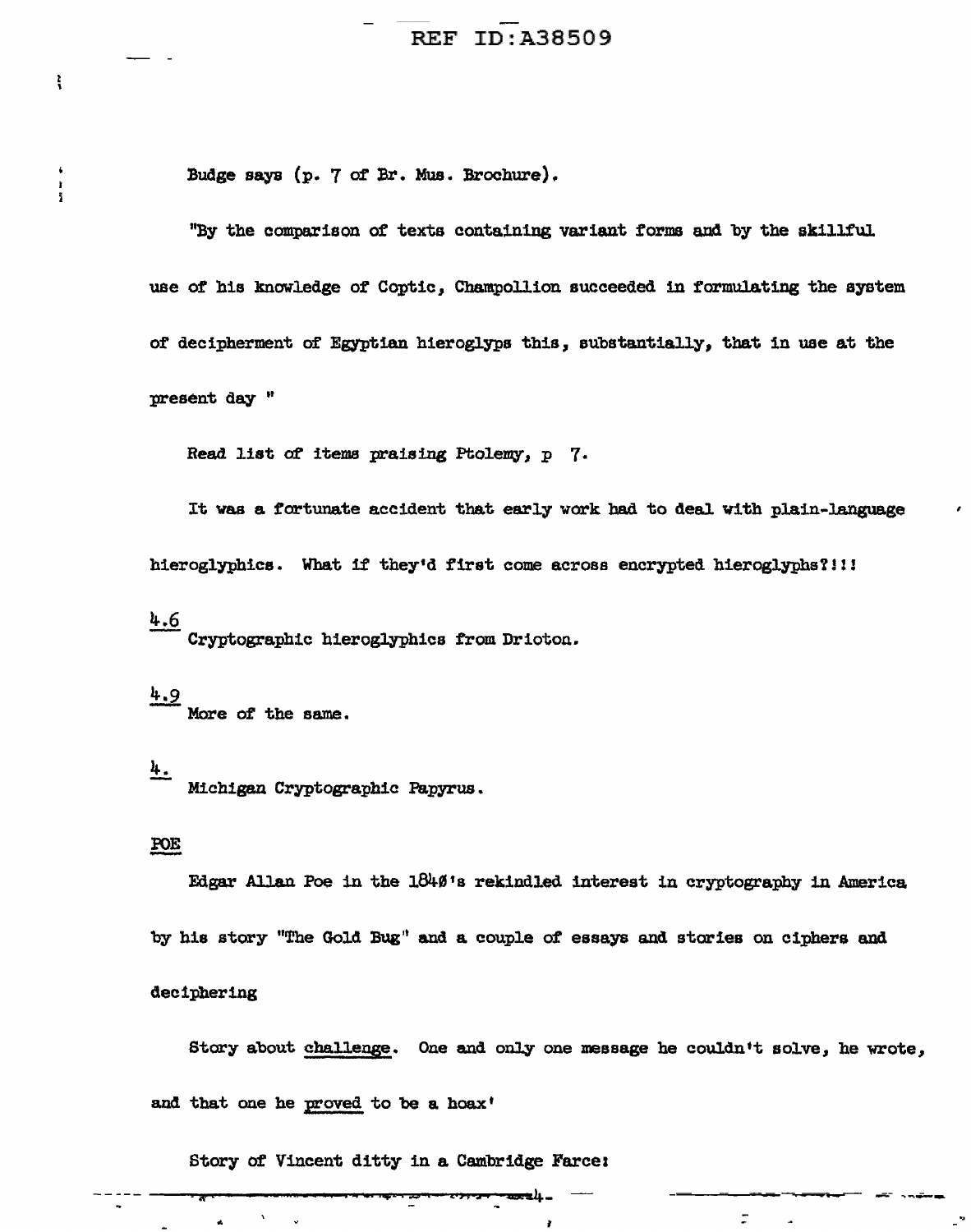## **REF ID:A38509**

Explain what C did. Study of Coptic--only another name for Egyptian Coptic

never lost.

### 4,ø Champollion (1790-1832)

"I've got it'" He cries to his brother after running a mile to latter's

office. And falls into a deep and lengthy lasitude for five days.

But Champollion wasn't the only one who deserves credit or largest share.

42 Cartouches from the Rosetta Stone and the Obelisk from Philae

The bottom one was suspected to represent CLEOPATRA.

4.3 Cartouches for Ptolemy (A-the middle one of the preceding slide) (B-the lower most one of proceding slide) and Cleopatra.

4.4 Ptolomey and Cleopatra

 $4.5$ Ptolemy and Alexander

 $-3-$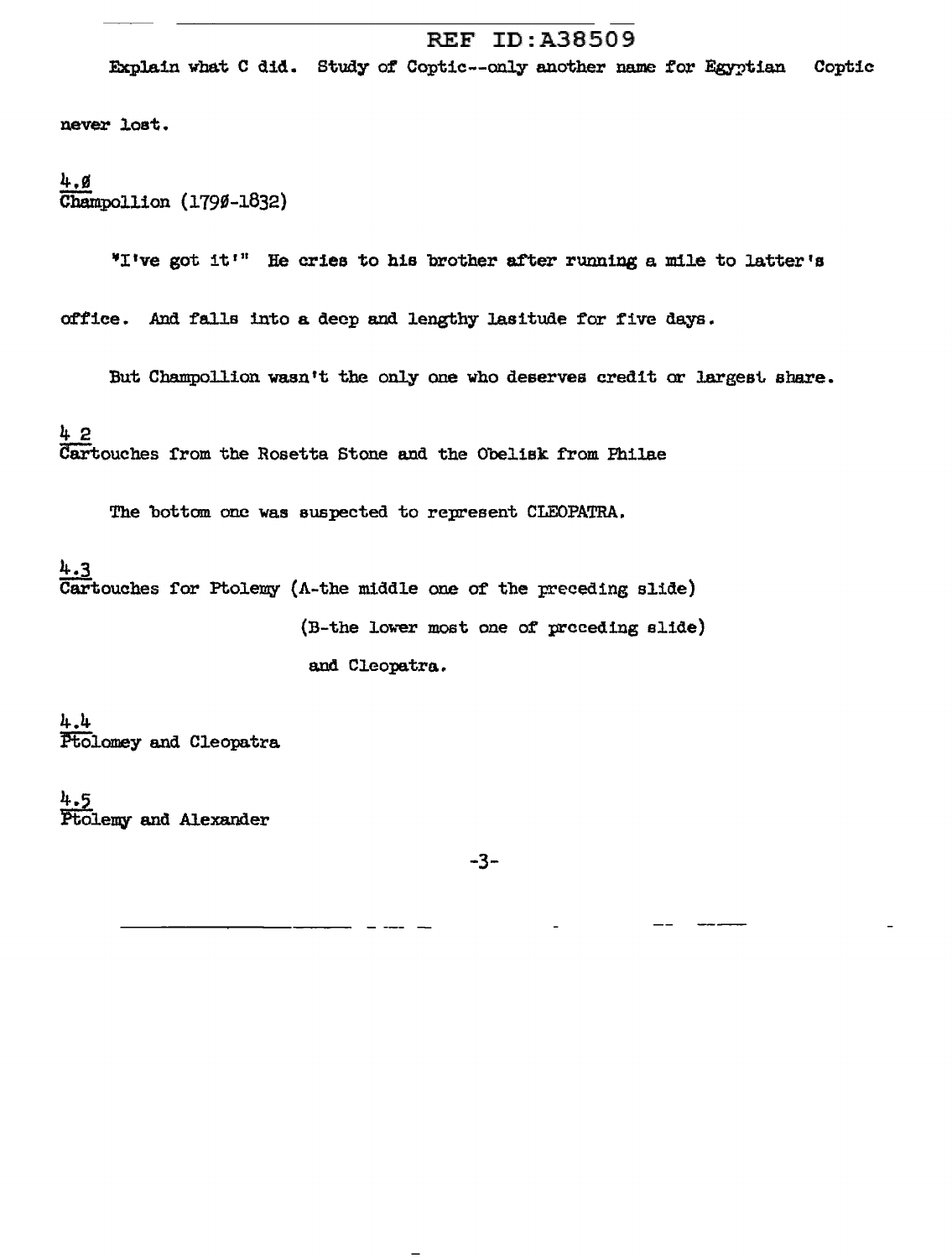Egyptian portion in two parts:

1. Hieroglyphic characters-old picture writing used from earliest dynasties in making copies of the Book of the Dead and nearly all state and ceremonial documents intended for public display.

-- - --- - \_ ... ..\_ -· .... ~· - ..\_\_\_ ... <sup>~</sup>\_ ... \_ .... - -.-.=.- .... ::: It. ..

2. Demotic characters .. the conventional abbreviated and modified form of the Hieratic character or cursive form ot hieroglyphic writing which was in use in the Ptolemaic Pe11od.

The Rosette. Stone (and the Obelisk from Philae) as CRIBSI

First translation at Greek text by Rev Stephen Weston and read by him before

--------~~-----------------~ ~ '\. \...:rt-....

Society of Antiquaries in London in April 1802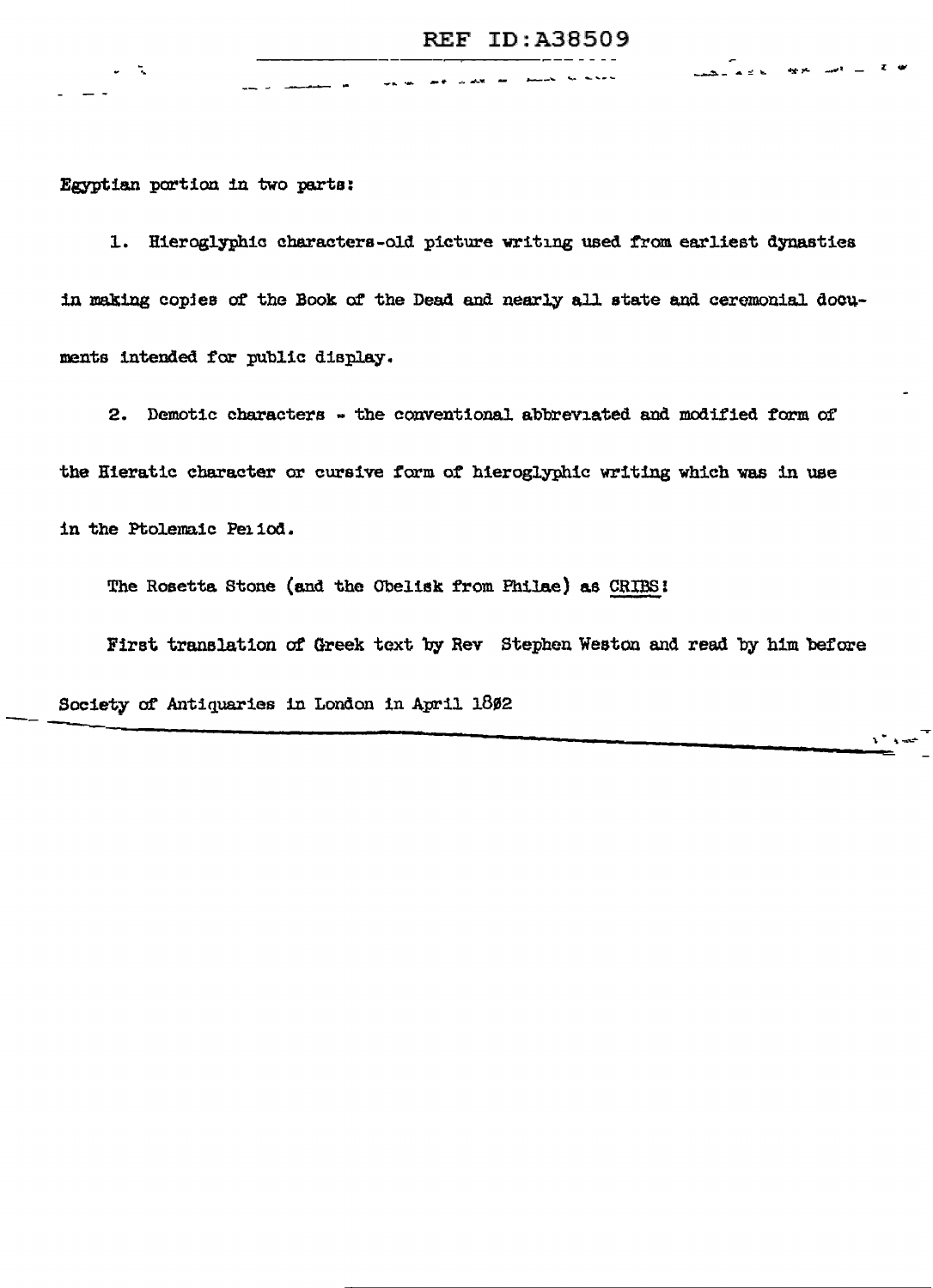### REF ID:A38509

"I am the Master of the College. What I don't know ain't knowledge!

Come now to the period of the American Civil War or the War between the

States.

The Civil War Period in the U.S.

Federal Army Ciphers.

Confederate Army Cipher.

Federal Army cryptanalytics.

Conferedate Army cryptanalytics

Comments on use of telegraph.

## $2$

A couple of pages from one of the Federal Army Cipher Books (Have book

*ot* Federal Army Ciphers vith me.)

#### lS

Message to General. Grant, 15 July 1863.

 $101$  and  $10.2$ 

Another message, same date, but in two sections.

#### $7\,$

Cipher device used by the Confederate Army, during the Civil War. Captured at Mobile 1865

(Nothing but the old Vigenere cipher with repeating key. Many messages

intercepted and deciphered by Federals *1* who bad a few skilled operators. Ads

-5-

- ---,....--:;,--- ..... ------------------.......---....--"T"-=--...,........,.~-...---.....- ......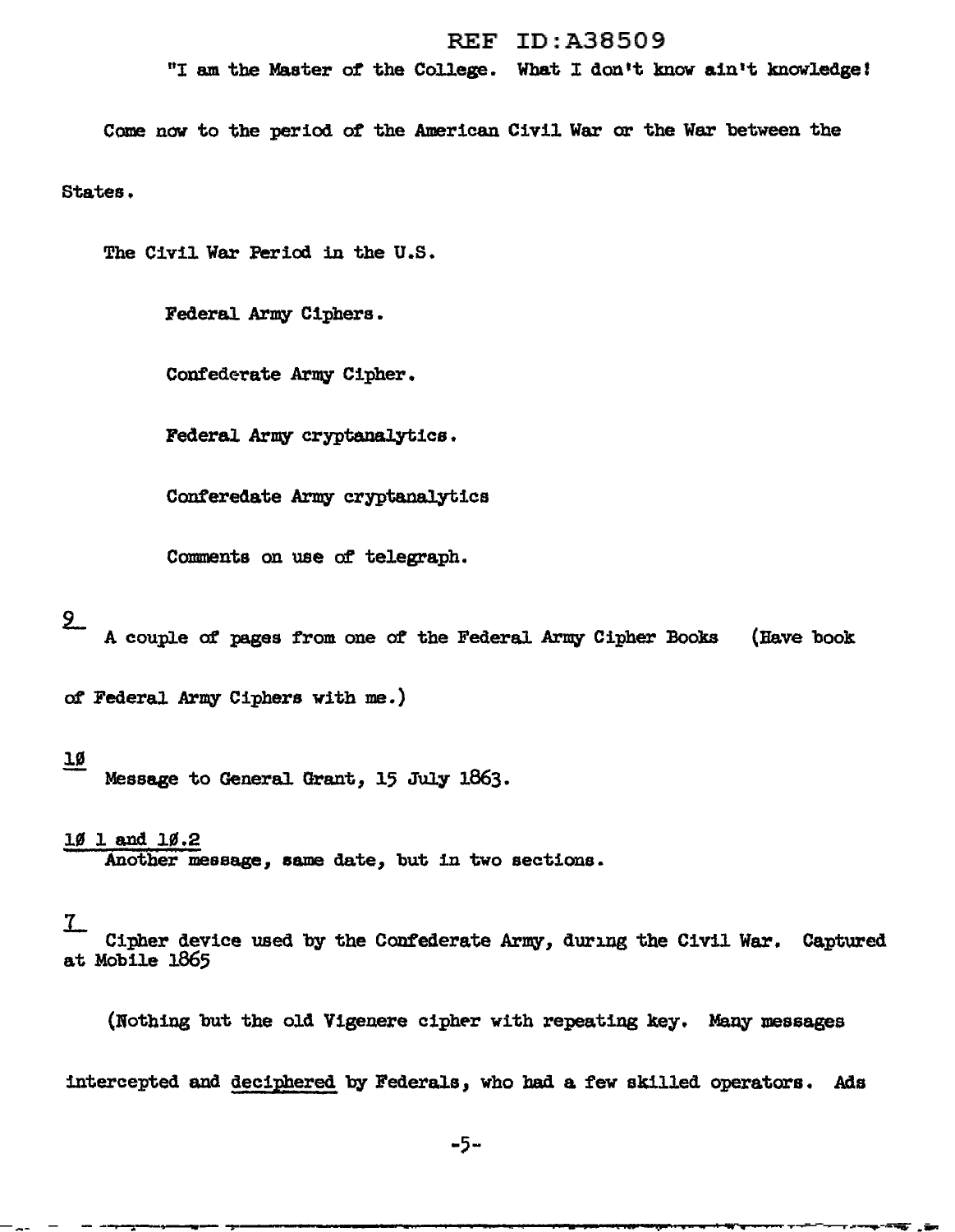### **REF ID: A38509**

in Richmond paper for persons skilled in deciphering shows the Confederates

lacking)

KEYWORDS: COMPLETE VICTORY COME RETRIBUTION MANCHESTER BLUFFS

 $8$ 

A cryptographic message from President Lincoln to Major General Burnside.

Comments on this episode; 1 Lack of confidence. 2. Save time.

Wilson, too, lacked confidence in official ciphers.

Gettysburg incident. See p. 10 of British Manual.

After Civil War use of cryptography or cryptology went into decline during

a long period of peace broken only briefly by the Spanish-American War.

(Save for the cryptography in the Tilden-Hayes campaign of 1878)

214

Title page of "Telegraphic Code to ensure secrecy in the transmission of Telegrams," by Robert Slater, 1879. (This was 5th edition, the lst ed. dates from about  $1850$ )

Title page of same as put out for War Department by Gregory, 1885 Published

in GPO in 1886

215 Slater's Code Example I. Gregory's Code Example I

-6-

ł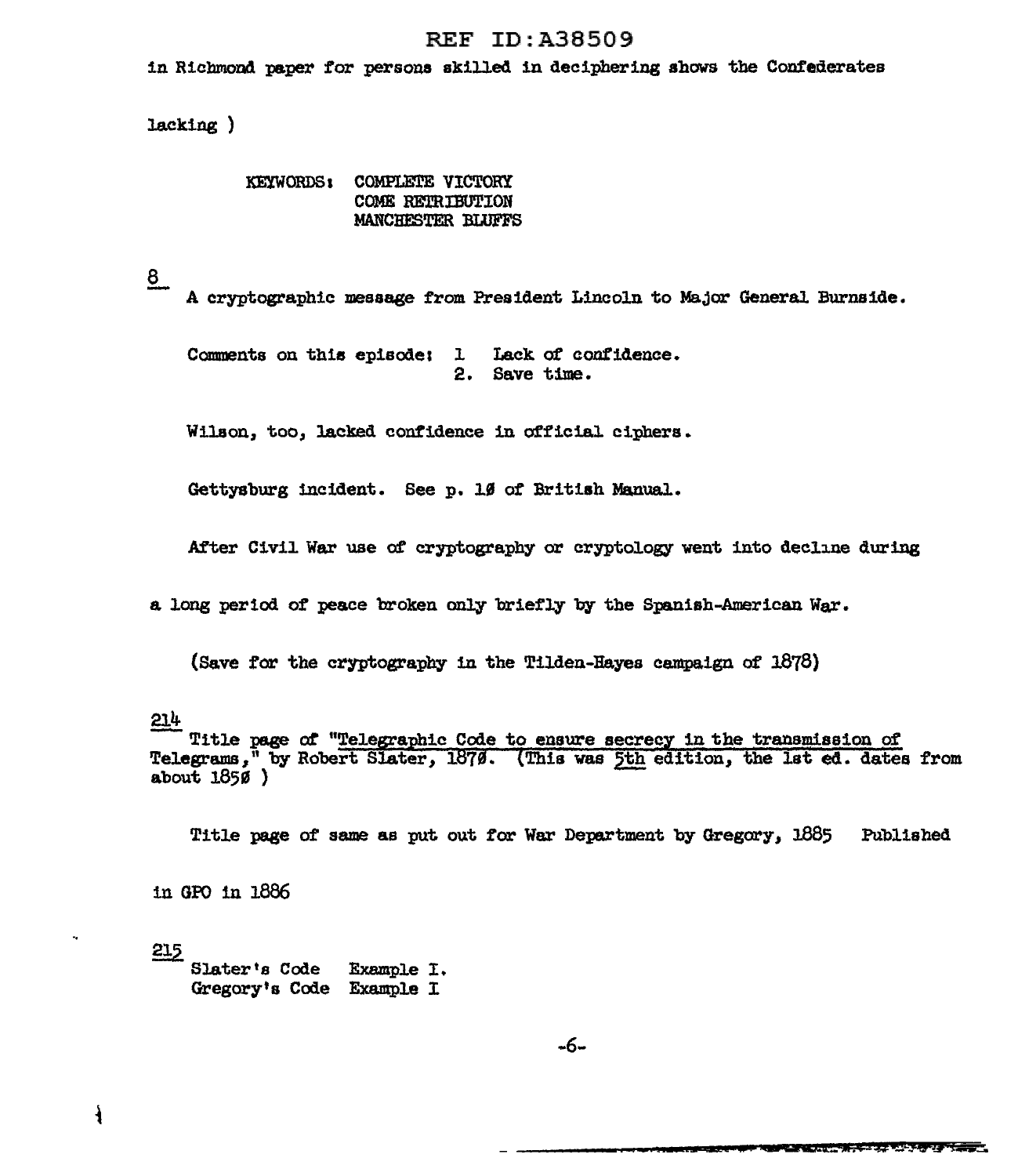REF ID:A38509

 $\equiv$ 

 $\frac{1}{2}$ 

 $\frac{1}{2}$ 

Spanish-American War.

Code used in 1885 was fixed additive "777"!J

1899 CSO undertakes preparation of suitable code. Economy featured Work personally done by CSO. As temporary expedient used W.D. Tel. Code of 1885 with new "preliminary W.D. Tel Code" of 4000 special words and phrases -- late 99 or early 1900

1982 - Cipher of the WD - published by TAG and only one.

19#6 - WD Tel Code 19#6 - Greely

1915 - WD Tel Code 1915 - published in Cleveland by private printers.

#### 216

Title page of War Department Telegraph Code 1915

Printed in Cleveland by private printer'

Cipher tab1es later put on

WWI breaks out in Europe, August  $1915$ .

Next period devoted to WWI crypt.

#### l.28

Example of micro-writing, in the siege of Paris 1870.

-7-